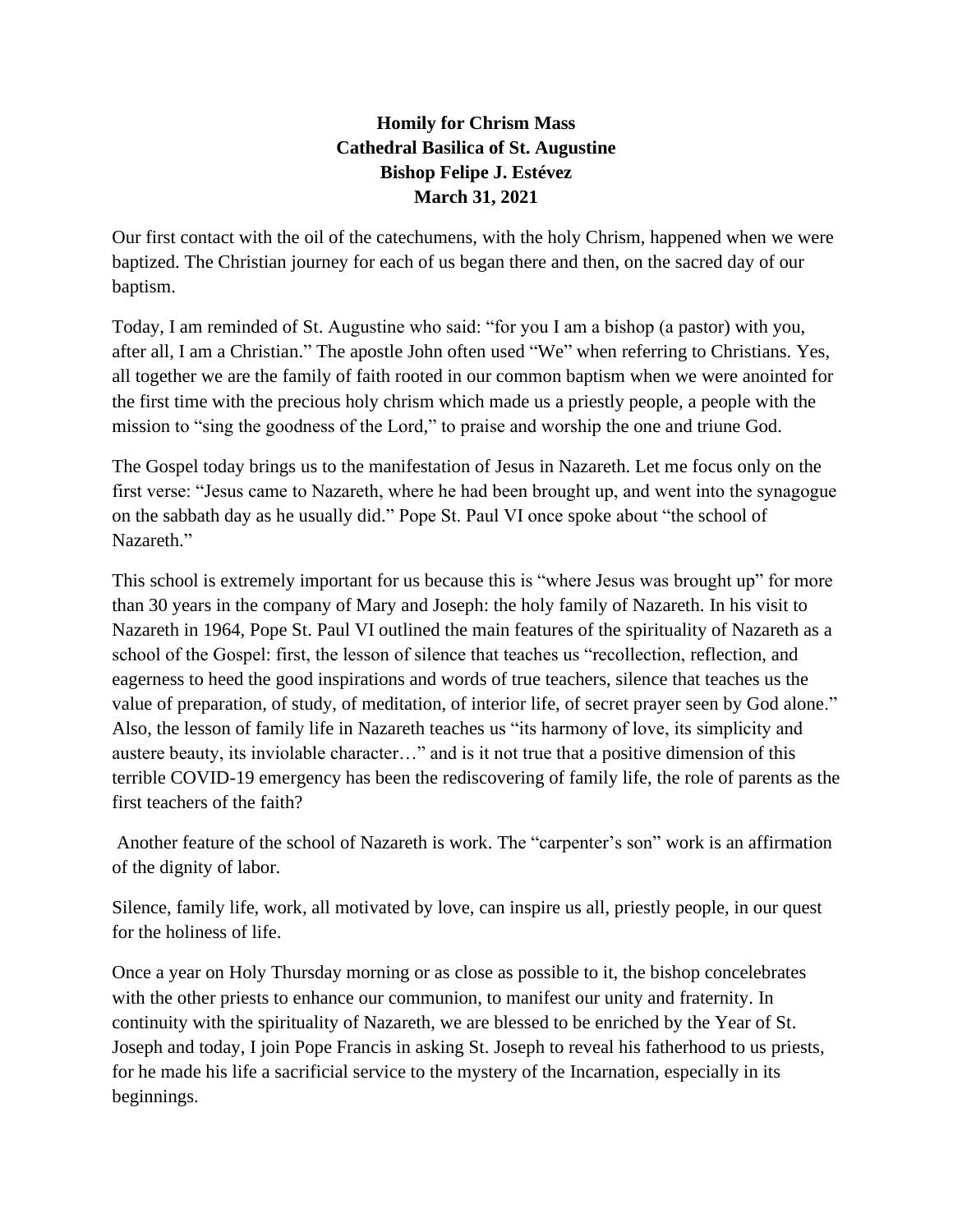Now, I will draw from the Apostolic Letter *Patris Corde,* the profile of Joseph as father. I find that taking a long look at St. Joseph, we find a paradigm for the integration of our own paternity as priests and bishops.

St. Joseph can teach us to be tender and loving fathers. First, let us consider tenderness in regard to our own frailty and weaknesses. Whereas the evil one tries to condemn us, God's truth does not condemn but instead welcomes, embraces, sustains, and forgives us. Joseph teaches us that God can work even through our fears, our frailties, and our weaknesses.

St. Joseph was an obedient father and Jesus learned at the school of Joseph to always do the will of the Father.

St. Joseph was an accepting Father. He was not passively resigned but courageously proactive. Only the Lord can give us the strength needed to accept life as it is, with all its contradictions, frustrations, and disappointments. Joseph's attitude encourages us to accept and welcome others as they are, without exception, and to show special concern for the weak.

St. Joseph was a creatively courageous father. The way he dealt with difficulties allowed new resources to emerge in his great care of the Mother and the Child. Pope Francis tells us: "we must love to love the child and the mother, to love the sacraments and charity, to love the Church and the poor. Each of these realities is always the child and his mother."

St. Joseph is a father in the shadows, the earthly shadow of the heavenly father. Fathers are not born but made. Whenever a man accepts responsibility for the life of another, in some way he becomes a father to that person. Joseph found happiness not in mere sacrifice but in self-gift; in him we never see frustration but only trust.

Let us make ours, brother priests, the very last sentence of Pope Francis' Letter on St. Joseph: we need only ask St. Joseph for the grace of graces: our conversion.

And together let us ask him: Blessed Joseph, show yourself a father to us.

Our fulfilment as ministers lies in living pastoral charity which traditionally, we have called it *the cura animarum*, the care for the flock. You are to be commended for responding to this immense crisis of the pandemic: working together with all the parishes and serving beyond the call of duty. The care of souls is a unique call no one has defined better than St. Augustine when he described his daily duties as:

"The turbulent have to be corrected, the faint-hearted cheered up, the weak supported, the Gospel's opponents need to be refuted, the insidious enemies guarded against, the unlearned need to be taught, the indolent stirred up, the argumentative checked; the proud must be put in their place, the desperate set on their feet, those engaged in quarrels reconciled; the needy have to be helped; the oppressed to be liberated. The good to be encouraged, the bad to be tolerated;